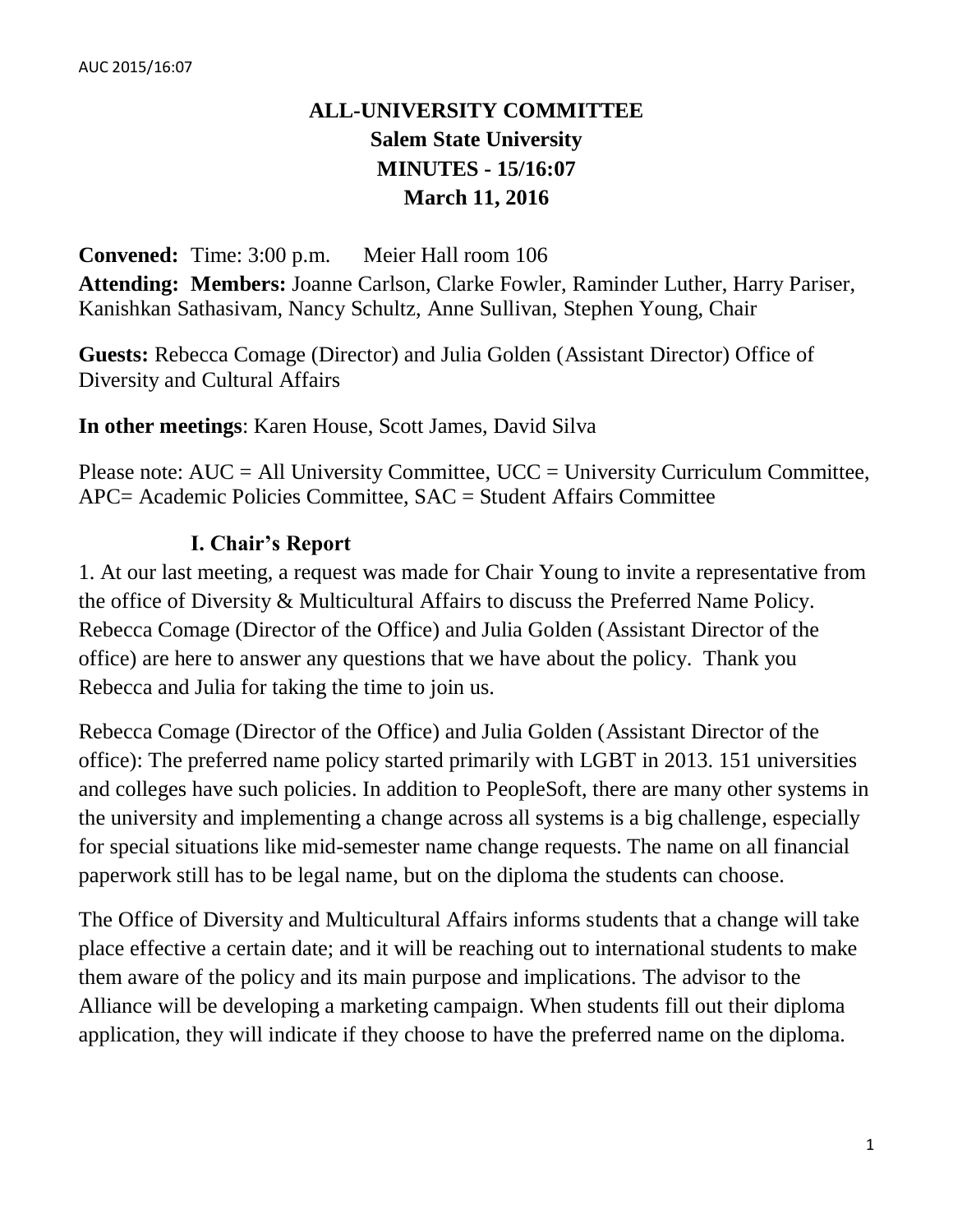### AUC 2015/16:07

2. Chair Young informed the committee that a change to the Agenda will be a request to fast track some items from this week's UCC meeting, to be reviewed below at the end of the UCC section.

3. The Chair gave a brief update on Geography Department's package through UCC: Package submitted on October 15. Includes a class just to change the number – no effect on flowsheet or anything else. A "w" course being requested to be a WII course. Package corrected and returned by end of December, no lingering problems. Still has not passed. Chair Young observed that our governance-based vetting process of courses is not working. On March 25, he has called a meeting with the assistance of Provost Silva to look into this issue with people from governance, admissions, and the registrar's office.

----------------------------------------------------------------------------------------- **Rotating Recorders & Meeting Schedule March 11 – Raminder Luther April 8 – Joanne Carlson April 29 –Karen House May 20 – Scott James** ----------------------------------------------------------------------------------------- **II. Approval of Minutes A. University Curriculum Committee 1. Curriculum Committee 15/16:13 Motion To accept the minutes of the Curriculum Committee (15/16:13)** Made by: Nancy Schultz Seconded by: Anne Sullivan **Vote** Motion: Unanimously **Discussion** The Chair gave a review of the minutes:

There are a number of packages that remain tabled, and some have been tabled for a long time. The UCC took up a package from the Sports and Movement Science Department. There was some discussion about the apportionment of credits to a lecture/activities class and it was decided to move it forward as a 0.5 lecture and 1.5 activities credit class. The package was unanimously passed. The last package was from the Marketing and Decision Sciences Department with changes in three flow sheets. This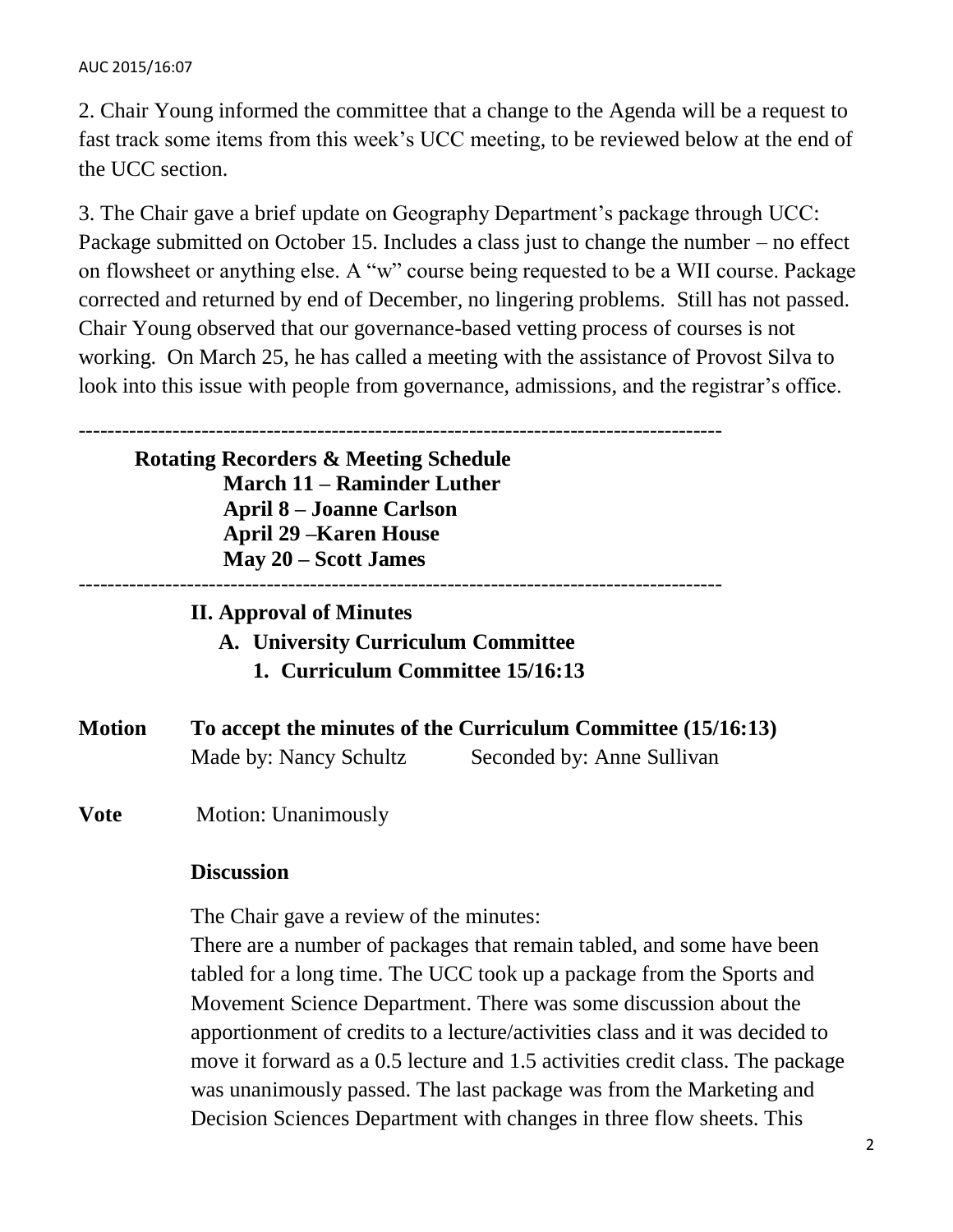package was not discussed at this meeting, but these three items are the fast track request for today which we will discuss below.

Discussion: Many items had been tabled. Could it be that chairs are not aware that they can pull out specific items and let the others go forward? In fact, some people on the sub-committees had not seen the packet, indicating that there may be a lack of communication within the CC. It was pointed out that the submitting dept. is being asked to coordinate the communication among various members of CC; and the absence of assigned liaison could result in unnecessary delays in the process. A question was raised as to whether the slowdown was due to lack of participation on the CC. On March  $25<sup>th</sup>$  Steve (chair, AUC) will meet with the provost and others to go over the procedure.

| <b>Motion</b> | To end discussion of the minutes. |                                                   |  |
|---------------|-----------------------------------|---------------------------------------------------|--|
|               |                                   | Made by: Clarke Fowler Seconded by: Anne Sullivan |  |

**Vote** Motion: Unanimous

**Motion To approve the minutes of the Curriculum Committee (15/16:13)** Made by: Clarke Fowler Seconded by: Kanishkan Sathasivam **Vote** Motion: Unanimous

CC Minutes 15/16: 14 were handed out. Will be discussing the process of course vetting process in CC

### **2. Curriculum Committee 15/16:14**

| <b>Motion</b> | To accept the minutes of the Curriculum Committee (15/16:14) |                            |  |
|---------------|--------------------------------------------------------------|----------------------------|--|
|               | Made by: Clarke Fowler                                       | Seconded by: Nancy Schultz |  |
|               |                                                              |                            |  |

**Vote** Motion: Unanimous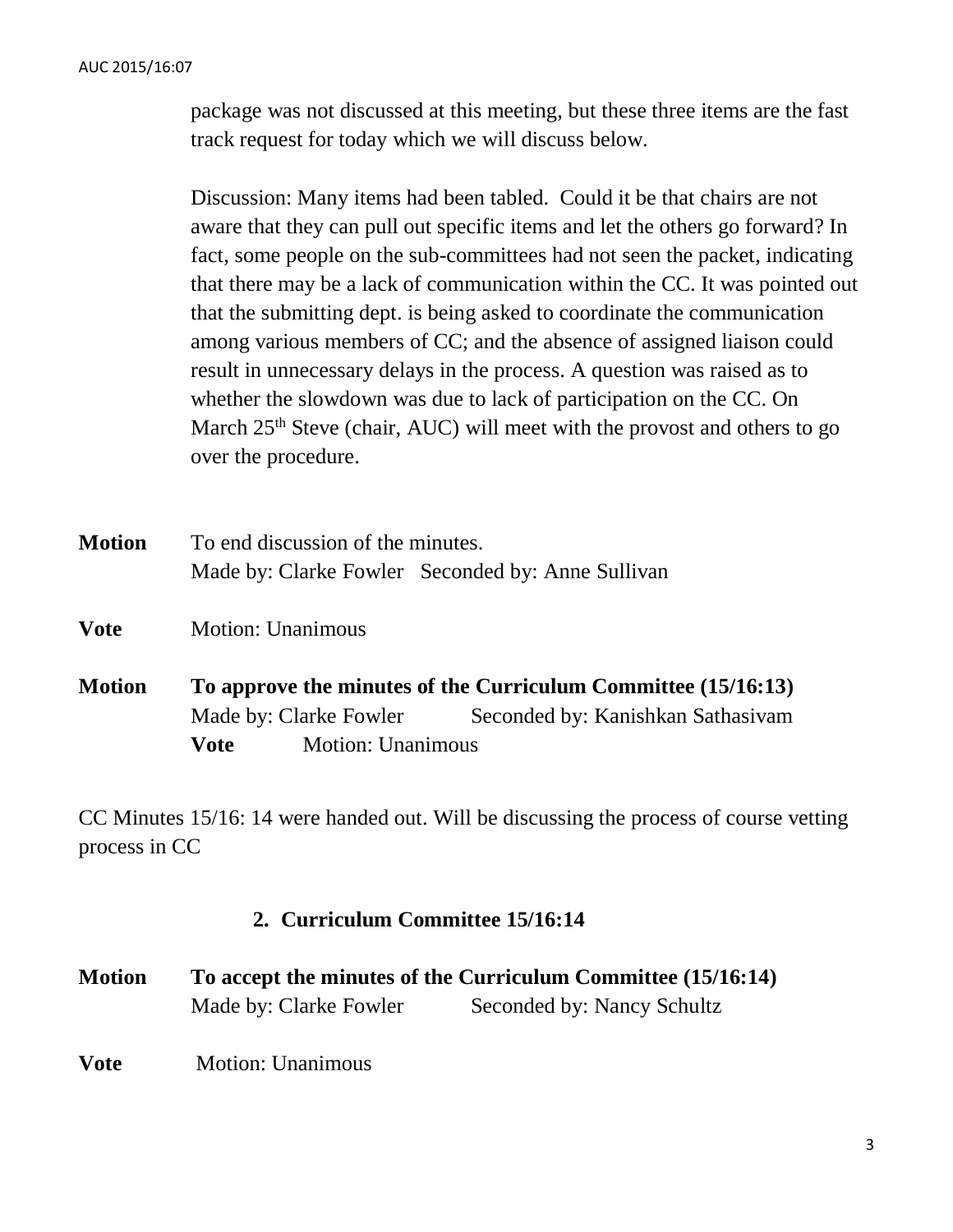**Discussion** The AUC chair received an e-mail from Elizabeth Coughlin (chair UCC) asking to fast track 3 items from the UCC 15/16:14 meeting. Since the entire meeting only had a few items and AUC was able to get the minutes just before our meeting – we considered the entire meeting, not just the Fast Track items requested.

Items 16:205, 16:206, and 16:207 are flow sheets from Marketing and Decision Sciences which update their support courses to match the changes made by the rest of the business school. They were passed without changes today. There was no discussion because the changes are exactly the same as those made by other business departments, and it passed unanimously. The other items on the agenda passed unanimously as well.

Discussion: Concerning the problems with the slow approval of courses and change to courses, have a modified or new system entirely to ensure more timely approval. Also standardize course goals and objectives, but assignments and tests etc. don't have to be standardized. A proper peer review of CID, content, etc was suggested. There were other comments about inefficiencies in the UG CC, and a concern was expressed that layering on another 'V' designation for diversity should be delayed until a proper procedure is developed.

The UCC meeting on March  $30<sup>th</sup>$ , Wednesday (MH 346) will be an open discussion on the CIDs – Nancy Schultz will attend as a representative from AUC.

| <b>Motion</b> | To end discussion of the minutes. |                                                                                                    |  |
|---------------|-----------------------------------|----------------------------------------------------------------------------------------------------|--|
|               | Made by: Clarke Fowler            | Seconded by: Kanishkan Sathasivam                                                                  |  |
| <b>Vote</b>   | <b>Motion: Unanimous</b>          |                                                                                                    |  |
| <b>Motion</b> | Made by: Anne Sullivan            | To approve the minutes of the Curriculum Committee (15/16:14)<br>Seconded by: Kanishkan Sathasiyam |  |
| <b>Vote</b>   | <b>Motion: Unanimous</b>          |                                                                                                    |  |

### **1. Academic Policies Committee 15/16:04**

-----------------------------------------------------------------------------------------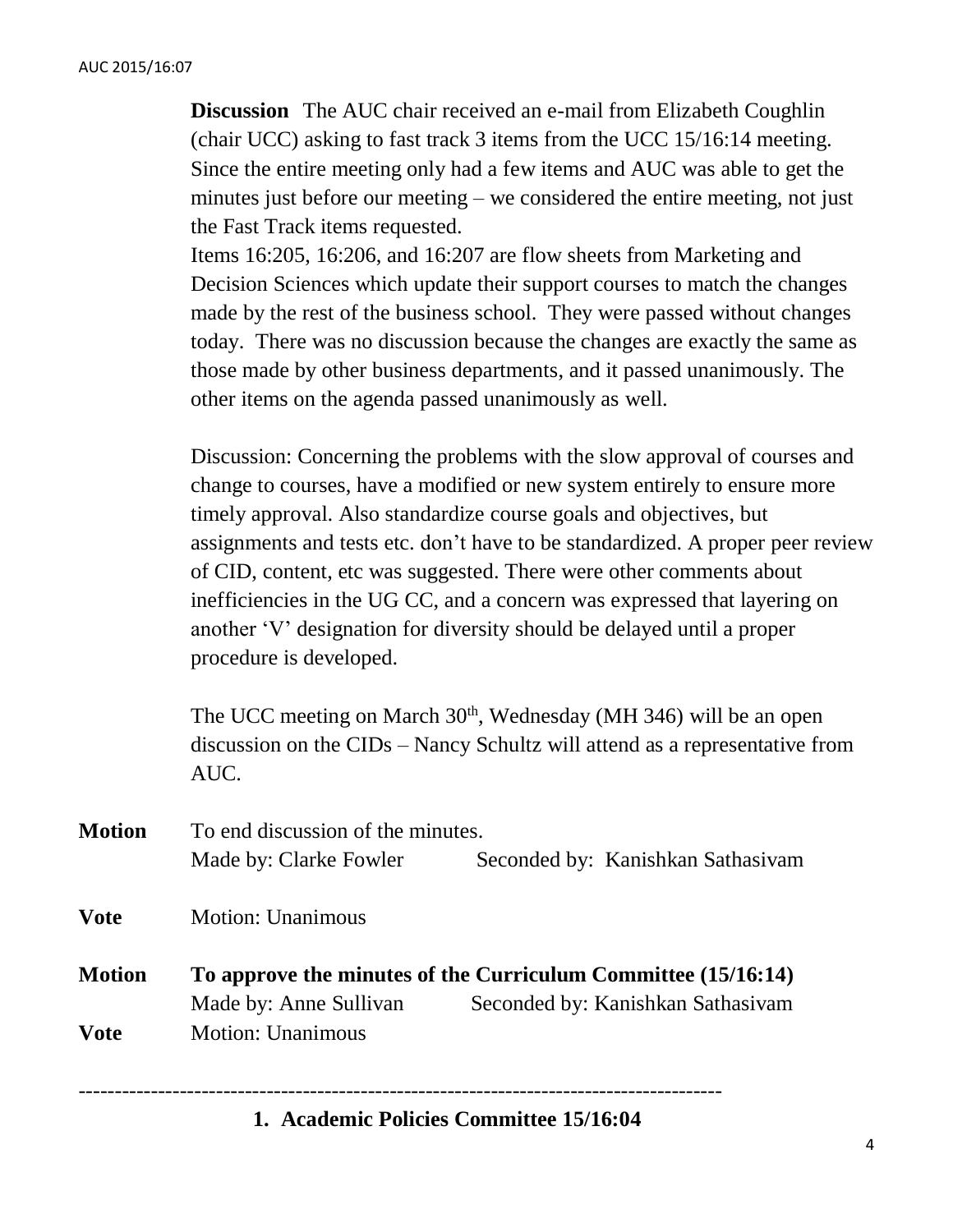- **Motion To accept the minutes of the Academic Policies Committee (15/16:04)** Made by: Kanishkan Sathasivam Seconded by: Clarke Fowler
- **Vote** Motion: Unanimous

**Discussion** The Chair of AUC gave a review of the minutes:

This meeting started off with a number of reminders and then updates on three items. Concerning the update about the Academic Integrity Policy, there was considerable discussion. There was a major revision of the policy by Academic Policies in 2011-2012 (12:204) and another revision by Academic Policies in 2014-2015 (15:232), during the course of which Academic Policies discussed at great length the need for a more comprehensive approach to reform of academic integrity. The APC chair recommended that Interim Dean Boucher and Provost David Silva support a review of academic integrity policy with the goal of bringing before governance a comprehensive proposal for the reformation of the university's approach to academic integrity. Next was an update concerning Assessment. Neal DeChillo (Associate Provost and Dean of the College of Health and Human Services) and others have put together a white paper that recommends the coordination of assessment efforts across the university. APC chair has stressed to MSCA Salem Chapter President Steve Matchak that nothing in the white paper should go anywhere until it goes through governance. Finally, there was an update concerning the Institutional Animal Care and Use Committee (IACUC) and there were strong feelings that the IACUC committee should be enlarged.

Next the APC elected Marty Krugman as vice-chair for the semester as the previous vice-chair is now on sabbatical. Under New Business, the 2017-18 Academic Calendar was extensively discussed. Some of the items discussed include: grammar issues, the short time between the end of exams and commencement, the short time between commencement and Summer I, the reasons why the Spring semester is longer than the Fall semester, the issue of snow days, and the beginning and end of Winter Recess. The minutes provide clear details about the discussion. The calendar passed unanimously. Next there was a proposal to add courses to the Honors program. In addition to the specific proposal there was a broad discussion about a variety of aspects about the Honors program. The discussion began with reasons for the addition of courses being driven by the new Gen Ed core, as well as by the desire to expand the course offering for the honors students. Discussion turned to an explanation why there is no specific honors flow sheet which is because the honors program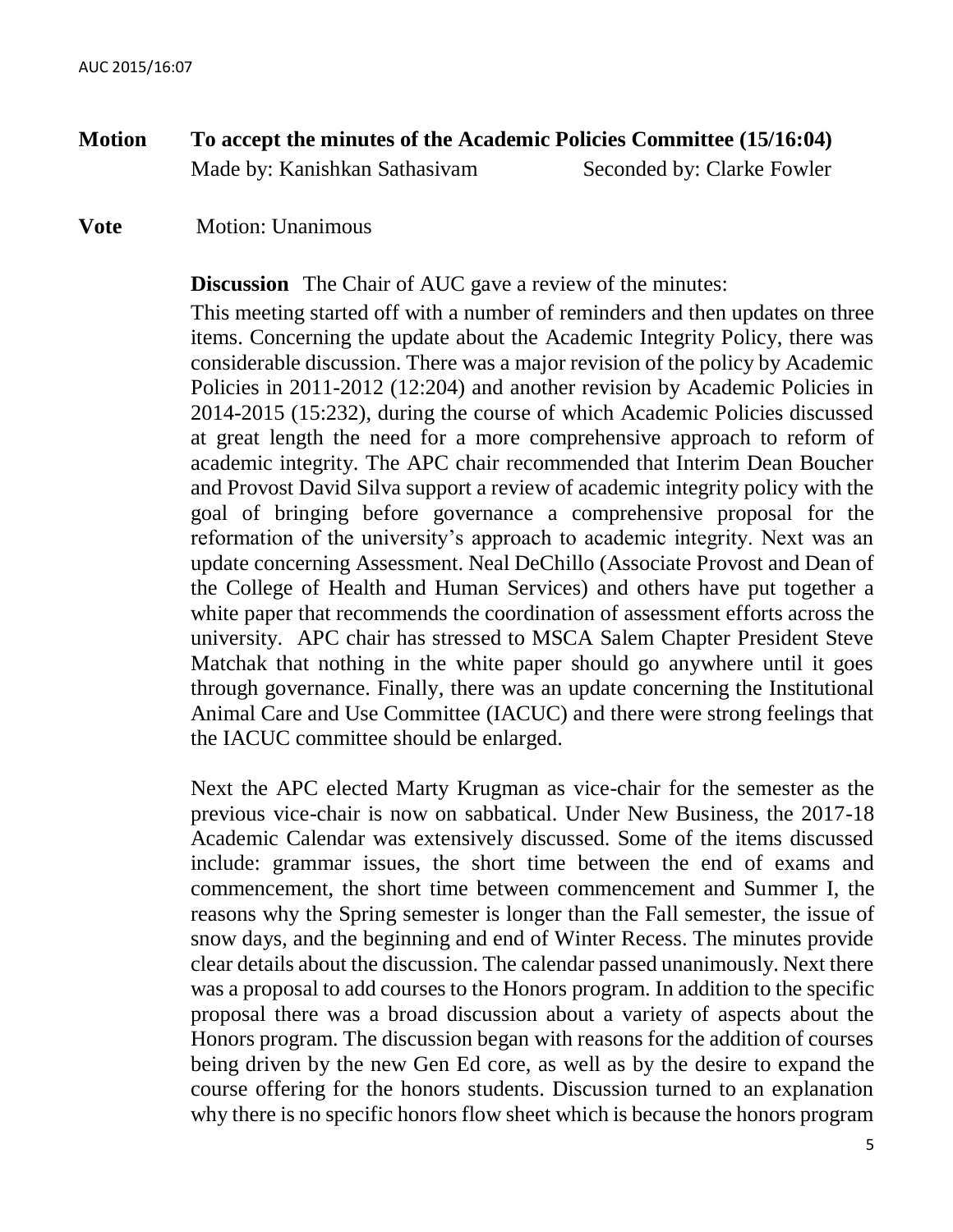is not a department. The honors program is part of the Commonwealth Honors program. The SSU honors program shares a curriculum and has guidance through the Commonwealth Honors program. There was some discussion about the honors program and business students. The package was passed unanimously with a few minor revisions.

Next there was an update and discussion about the 4+1 Policy. There is an APC subcommittee looking into the various issues associated with the 4+1 policy. Members on the committee come from APC, AUC, Graduate Education Council, registrar's office and admissions. The committeeis chaired by Joe Cambone from the School of Education. The 4+1 committee laid out what is happening for the students, the faculty, and the kind of administrative hiccups that might keep the policy from being implemented. There are many, many issues. There is a main concern about the uniformity of the 4+1 program across campus. The more uniform the policies are, the less complications there are. However, there are many unique programs which might not fit into a one policy for all. There were a number of issues and problems discussed. There are currently some students in the program in criminal justice and the ESL program. Next year there will potentially be many education students in the program. The committee is looking for guidance from the AUC on how to proceed with this issue through governance. \*\*

The meeting ended with a number of "Other Issues." There was a discussion about course caps and who has the authority to set them and there appears to be considerable inconsistency across the campus. There was also discussion about class size and who sets the limits, minimum and maximum\*\*. There currently are no official policies about caps. It was also noted that the Provost had a retreat with the Deans and everyone was in agreement that important questions needed to move through governance. After this the meeting officially adjourned.

### Discussion:

In general, though it was always the intent that Gen Ed courses should have a lower cap  $-25$ . In some instances the course cap was automatically dropped to 25.

Steve (Chair AUC) was at the 4+1 meeting. SOE wants a template. Questions include whether there can there be a uniform  $4+1$ , or can it be unique? How will undergraduate programs relate to graduate programs? Will the policies be consistent across programs? Policies can be standard, but program structure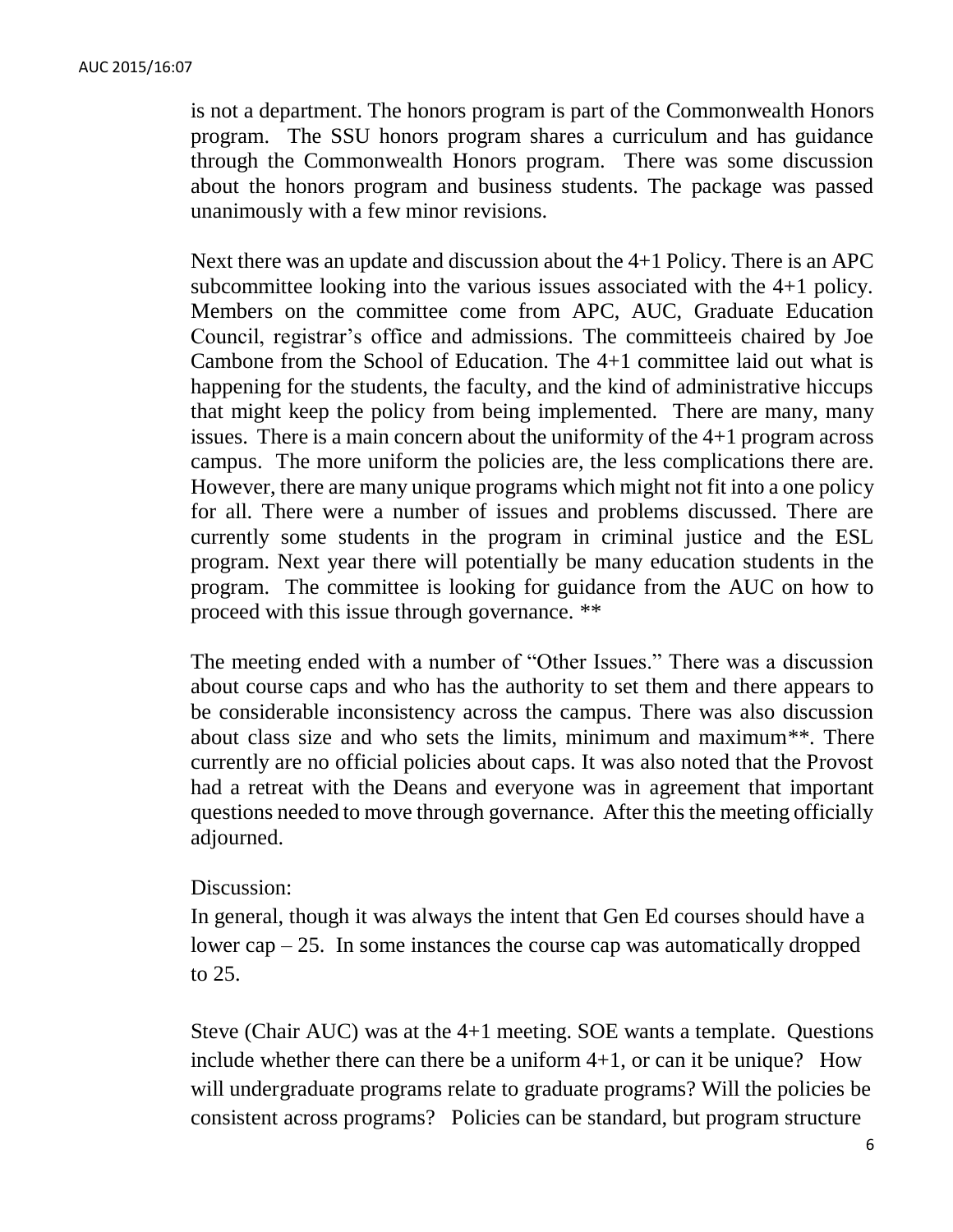#### AUC 2015/16:07

can be different. We don't know the details of the program, so let the committee come up with proposals, and we can evaluate them.

| <b>Motion</b> | To end discussion of the minutes.                                    |  |  |
|---------------|----------------------------------------------------------------------|--|--|
|               | Made by: Clarke Fowler Seconded by: Anne Sullivan                    |  |  |
| <b>Vote</b>   | <b>Motion: Unanimous</b>                                             |  |  |
| <b>Motion</b> | To approve the minutes of the Academic Policies Committee (15/16:04) |  |  |
|               | Seconded by: Clarke Fowler<br>Made by: Anne Sullivan                 |  |  |
| <b>Vote</b>   | <b>Motion: Unanimous</b>                                             |  |  |
|               |                                                                      |  |  |
|               |                                                                      |  |  |

## **III. Old Business None**

No Old Business

#### -----------------------------------------------------------------------------------------

# **IV. New Business**

Students and faculty are involved in many clubs, however it is very difficult to maintain these because the rules are very onerous – so clubs become defunct. To create a sense of belonging, those barriers to entry and thriving should be removed. Student Affairs committee should look into the rules that clubs have to follow and see that they are not detrimental to the growth of clubs and/or discouraging for student participation. AUC would like the Student Affairs Committee to report back to the AUC, unless this is this a dean's level question, or director of campus center question.

-----------------------------------------------------------------------------------------

**Motion** To adjourn. Made by: Kanishkan Sathasivam Seconded by: Joanne Carlson